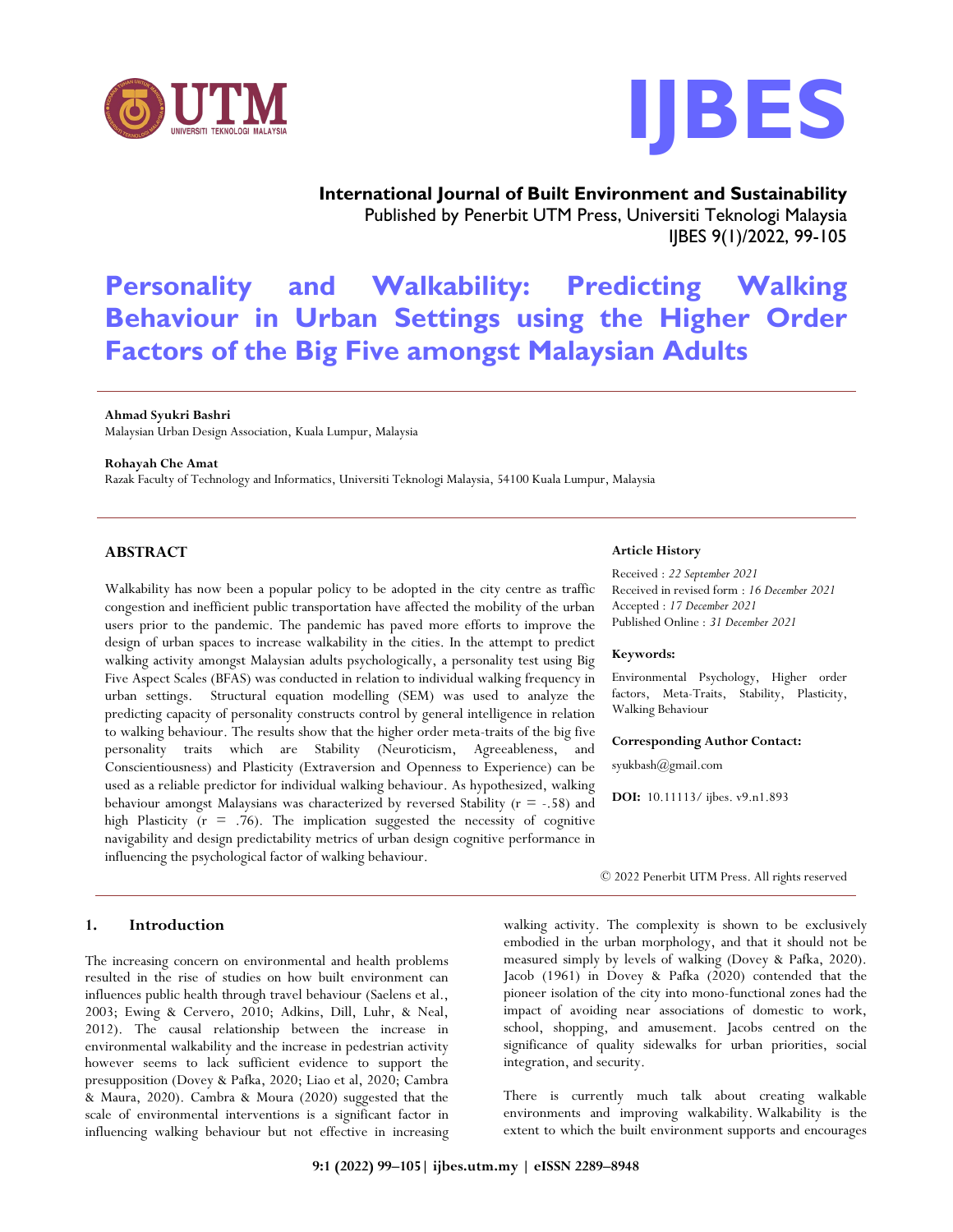walking by providing for pedestrian comfort and safety, connecting people with varied destinations accessible within a reasonable amount of time and effort, and offering visual interest in journeys throughout the network. Contributing attributes include urban density, land use mixing, street connectivity, traffic volume, distance to destinations, sidewalk width and continuity, city block size, topographic slope, perceived safety, and aesthetics. There are nine key themes that defined by walkability: traversable environments, compact places, safe for walking, physically enticing environment, lively and sociable, sustainable transportation, exercise-inducing environment, proxy for better design (Claris et al., 2016). Studies on the geographical factors of personality differences have supported the presupposition of the association between individual personality and different environmental attribution of regions (Allik et al., 2009; Buecker et al., 2020; Rentfrow, 2010), cities (Bleidorn et al., 2016; Wei et al., 2017) and neighbourhoods (Jokela, 2020; Jokela et al., 2015).

Significant evidence revealed the importance of individual traits such as personality in influencing behavioural choices (Tucker et al., 2006; DeYoung et al., 2007; Faullant et al., 2011; Liu & Campbell, 2017). Psychometricians have identified that you can measure personality into 5 factor traits also known as the Big Five which are Neuroticism, Agreeableness, Conscientiousness, Extraversion and Openness to Experience (McCrae & Costa, 1997). The personality traits can be further categorized into two meta-traits based on the underlying biological representation which are Stability (alpha) and Plasticity (beta) (DeYoung et al., 2007). The meta-traits of personality also known as the Big Two is characterized by Plasticity (exploration and goal creation), and Stability (goal maintenance) (DeYoung, 2015). Plasticity metatrait consist of traits Extraversion and Openness to Experience (DeYoung et al., 2007). Extraversion is typically characterized by gregariousness, excitement-seeking, and positive affect (Mesurado et al., 2014) whilst Openness to Experience is characterized by intellect, creativity, aesthetic, religious, philosophy, and experience seeking (Goldberg, 1992; McCrae & Costa, 1997; Peterson et al., 2002). Gotz et al. (2020) claims that there is evidence to support the association between Extraversion with walkability in the relation with preference to interactive social urban settings.

Plasticity is generally characterized with the degree of flexibility of the individual. High in plasticity responds with environmental anomalies flexibly and seek out novelties of the unknown voluntarily (Liu & Campbell, 2017). Dopaminergic effect is associated with Plasticity because of the link to reward seeking and award (Hirsh et al., 2009). Stability however is characterized by the capacity to resist disturbance towards goal seeking. Stability is associated with reversed Neuroticism (emotional stability), Agreeableness and Conscientiousness (DeYoung et al., 2007). Neuroticism involves the degree of proneness to anxiety, worrying, and negative emotions (Friedman, 2019). Agreeableness is usually associated with cooperation and empathy, selflessness, and identification with others (Graziano & Eisenberg, 1997). Conscientiousness is characterized by the ability to control impulses and goal-driven behaviour (Bogg & Roberts, 2004). Serotonergic effect is usually associated with Stability because of the link to low levels of anxiety and the ability to remain calm (Liu & Campbell, 2017).

In general, high Stability have low levels of impulsive behaviour (Hirsh et al., 2009).

In terms of environmental cognition, the existential effects towards those who are high in plasticity or stability are different but associated. High in plasticity facilitate the ability to navigate complex environmental setting. Wayfinding, a part of navigational process is a crucial spatial behaviour in navigating urban settings. It can also be understood as spatial problem solving. Kevin Lynch posited wayfinding must be "consistent use and organization of definite sensory cues from the external environment" (1960:3). The five elements that he introduced play an important role in integrating urban navigation and its environment. The cognitive process of familiar environment is the result of psychological process that people capture surrounding environment through their acquired knowledge of locations, distances, directions, elements, and patterns (Rapoport, 2013). People high in stability dislikes anomalies and complexities of the setting. Due to individual differences, the ability for the environmental setting to cater for both personality differences are necessary for to achieve maximum usability. As Jacobs (1961) suggested for the need of the street to cater for both locals and strangers equally to achieve safety.

The nature of car-depended society indicates that the possibility of primarily use of personal vehicles as the main transportation choice are associated to convenience as we perceive the world as tools and obstacles as claimed by Peterson (2012). The inference concluded is that walking as a primary mode of transportation is not convenient and that only those with high levels of plasticity would be more incline to walk due to the interest in novelties and experience. In this study, to suppress the halo effect which is the tendencies to answer positively for desirability, Stability and Plasticity will be analyzed independently as latent variables. Academic achievement was included in the model to test the additional hypothesis that general intelligence covariate with Openness should be positively associated with walking behaviour whilst direct relation should be negatively associated to behaviour (DeYoung et al., 2007). Therefore, based on the assumptions we hypothesized that:

**H1**: Stability is negatively associated with walking activities

**H2**: Plasticity is positively associated with walking activities

**H3**: Intelligence by Openness is positively associated, whilst intelligence by education background is negatively associated with walking activities

The urban setting or space is made up of various forms, such as different structures and colours, each of which visually and semantically conveys a message to the observer and, depending on its role, elicits different mental and emotional responses at other times. These reactions begin with the viewing and processing of the environment's form and colours, and these perceptual processes raise cognitive schemas that elicit a wide range of human emotions. Perceptions of environmental capability are heavily influenced by the personality traits and motivations of the individual or group. The necessity to understand the psychological implication of environmental attraction can be beneficial to examine the relationship between walkability and personality.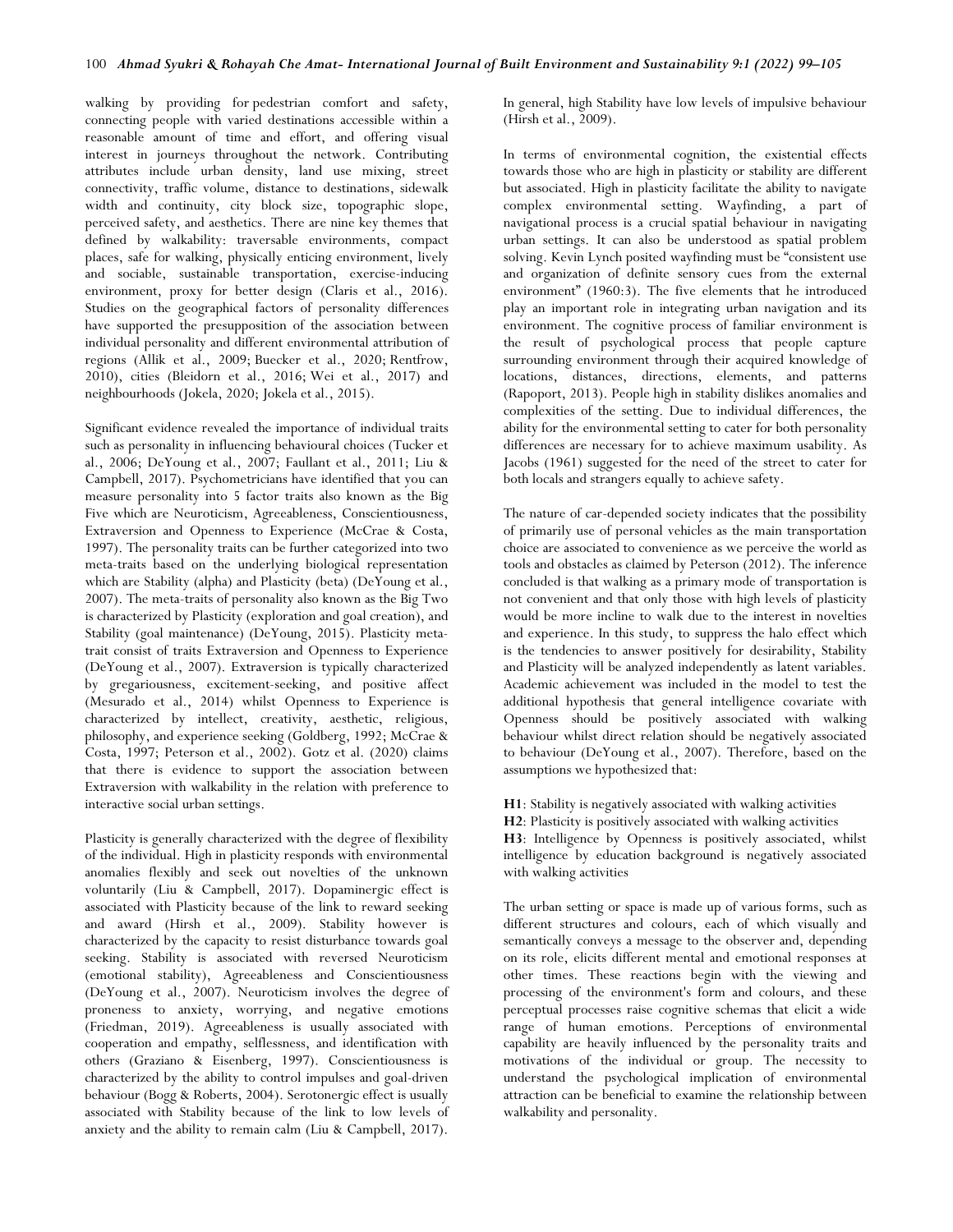# **2. Methodology**

## *2.1 Participants*

110 participants were taken randomly online consisting of 66 females and 44 males. The samples were limited to those above 18 of age and Malaysian nationality. The oversampling of female was conducted unintentionally due to the nature of online surveying.

## *2.2 Measurement*

#### 2.2.1 Personality Questionnaire

The participants completed a multilingual version (English and Malay) of the Big Five Aspect Scales (BFAS) to measure the two higher order meta-traits of personality (DeYoung et al., 2007). Cronbach's alphas for the Big Five were .78 (Neuroticism), .60 (Agreeableness), .72 (Openness), .75 (Agreeableness), and .87 (Conscientiousness).

## 2.2.2 Walking Frequency Index

Self-report walking activity was measured using Likert scale on the frequency of walking categorized by purpose (Thielman et al., 2015). The item includes walking to work, walk to public transportation, walk to shop, walk to social activities, walk for leisure. The Cronbach's alpha for the self-report walk activities are .79.

#### 2.2.3 Education Background

Intelligence is the best single predictor of academic achievement (Laidra et al., 2007). Therefore, education background was included in the questionnaire to imply association to general intelligence. Note that the most optimum result was to also conduct IQ test but due to limitations, g associated to education achievement was taken as a controlling variable for personality association. The item scale for education is from "SPM/Certificate to PhD".



**Figure 1** Stability, Plasticity, and g predict walking frequency.  $N=110$ . All paths shown are significant at  $p < .05$ .  $g = General$ Intelligence. See Table 1 for model indices for fit.

#### **3. Result**

## *3.1 Structural Equation Modelling (SEM)*

The relationship between Stability and Plasticity to walking frequency while controlling for general intelligence (g) was tested using structural equation modelling (Figure 1). Using Amos 26, the model was analyzed to predict the maximum likelihood of the full covariance matrix. Openness was loaded on g due to the independence between variance shared by openness and extraversion and variance of openness with general intelligence (DeYoung et al., 2007).

Rigdon (1961) claims that for a model to be fit enough to produce interpretable parameters and basis for further theory

development, measuring the goodness-of-fit test of a model is necessary. For this SEM model, the parameters observed are chi-square, degree of freedom, probability of discrepancy, comparative fit index (CFI), Tucker–Lewis index (TLI), and root-mean-square error of approximation (RMSEA). Based on these parameters, the first model tested to be poorly fitted (see Table 1). Although initial testing indicated strong relationships between variables, the model fit suggests low performance probability. Initial testing indicated a root-mean-square error of approximation (RMSEA) value of above .05 indicate a poor model fit. To improve this, Amos modification indices suggested freeing certain paths of the model to achieve better fit for the model. The suggestions are that the latent variable of stability should be directly connected to certain observable variables of walking activities and covariances amongst walking activities. Hence, the model was revised (see Figure 2).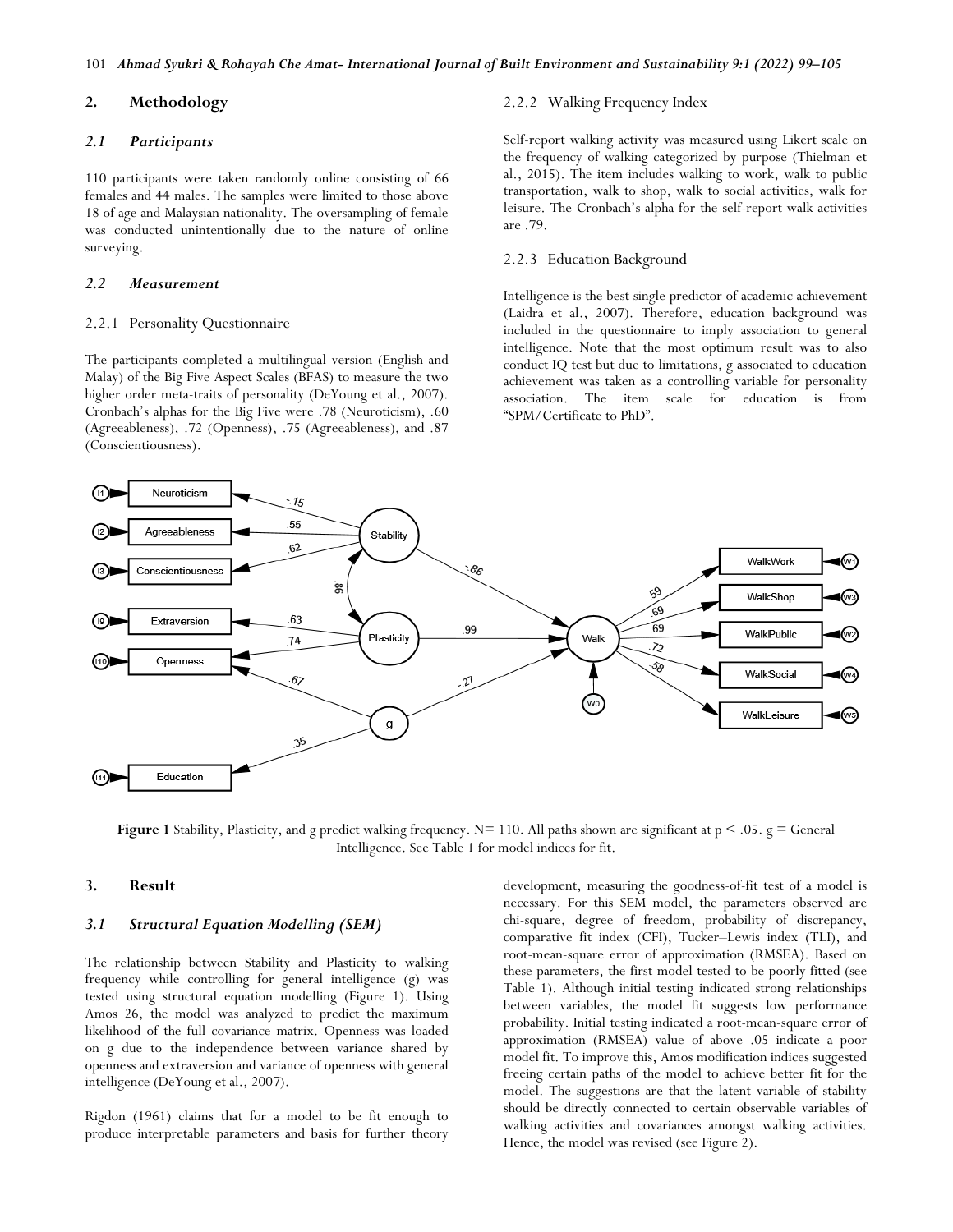| Model                    | $\mathcal{L}$ | a          |                      | CEI<br>◡ェℶ        | <b>TTY</b><br>.    | <b>RMSE</b> A    | D/C1<br>Close          | F1t  |
|--------------------------|---------------|------------|----------------------|-------------------|--------------------|------------------|------------------------|------|
| $\mathbf{r}$<br>Figure 1 | 64.1          | 7 U        | .009                 | QQA<br>$\sim$     | $\cap$ = =<br>.000 | 074<br>$\cdot$ v | .120                   | Poor |
| <b></b><br>Figure 2      | <u>.</u>      | $\sim$ $-$ | 224<br>$\cdot$ 4 $-$ | 07<br>- 54<br>. . | .960               | .039             | $\epsilon$ 1.0<br>.618 | Good |

**Table 1** Fit of the Models in Figures 1 and 2 of Traits Predicting Externalizing Behaviour

Note.  $N = 110$ .  $\chi^2 =$  chi-square; df = degree of freedom; p = probability of discrepancy; CFI = comparative fit index; TLI = Tucker– Lewis index; RMSEA = root-mean-square error of approximation.

The revised structural hypothesis was tested by the model in Figure 2. The prediction of significant association between Stability (H1) and Plasticity (H2) control by intelligence (H3) with walking frequency are supported. Table 1 indicates the goodness of fit of the model. The revised model 2 indicated a better fit than the previous model 1. Sample size plays an influencing role in chi-square values and will often be significant at  $p \leq 0.05$  (Kline, 2005). However, the lower the value, the higher the correlations between sets of data tested. For exploratory cases, the comparative fit index (CFI) is better suited for evaluation. CFI value of .95 or greater indicates a good model fit (Rigdon, 1996). The Tucker-Lewis index was valued above .90 which is an acceptable threshold for the model (Hoe, 2008). For confirmatory cases, RMSEA is better suited (Rigdon, 1996). RMSEA value of below .05 indicates close fit of the model (Kline, 2005). The P(close) indicates whether the RMSEA value is significantly greater than .05 (DeYoung et al., 2007).

Uniqueness's for walking to shops and walking for leisure were allowed to correlate because the similarity of these behaviors might render their correlation stronger. Therefore, walking to shop and for leisure were allowed to correlate and proven significant by .36. This indicates that those who prefer to walk to shops tend to prefer walking for leisure. Two additional paths were suggested and tested. Stability is shown to be more specific in association with walking to work (.17) and to shop (-22). However, the value indicated that the association was adequate but not significant enough. Generally, those high in Stability tend to walk to work more but less likely to shop. This is a possible indication of trait Conscientiousness in behaviour of dislike wasting time. However, the two new path decreases the association between meta-traits Stability and Plasticity by .28 and .23 respectively with walking activity.

Stability is shown to be negatively associated with walking activity. In general, those high in Stability tend to walk less. Stability is more specific in association with walking behaviour as compared to plasticity signifying suppressed goal-oriented mobility and possible perceived disruptive environmental obstacles. The significant correlation between Stability with Plasticity (.81) is typical for personality studies (DeYoung et al., 2007). Association of Agreeableness (.57) and Conscientiousness (.65) with walking activity is significant whilst Neuroticism (-12) is less significant. Therefore, fear or anxiety associated with walking is less significant as compared to cooperativeness or goal driven. In summary, these results substantiate Gotz et al. (2020) claims that distances in terms of conveniences of walking are necessary to improve walkability.

The model indicates that Plasticity is positively associated with walking frequency. The individual high in plasticity is likely to walk more. General intelligence plays a positively significant role in predicting walking activity. Direct association between generalized intelligence with walking behaviour is negative (- .26). However, intelligence associated with openness is positively significant. This result supports the presupposition on the association between trait Openness and cognitive ability (DeYoung et al., 2007). Intelligence through education is negatively associated with walking activity. To put it simply, the higher the education background, the less likely the person will walk.

### **4. Discussion**

Stability is negatively correlated confirming **H1**. Stability is associated with habitual and routine behaviour (DeYoung, 2015). Based on the concern for Malaysia's car centric mobility, the data supported the presupposition that pedestrian journey should be legible and predictable for walking activity to be increase. The indication that walking in Malaysian cities is considered less convenient than driving is evident based on those who are high in Stability is negatively associated with walking. The characteristics of those who are high in stability is that they dislike disorders and unpredictability. Therefore, foot traffic mobility in Malaysia should be studied in its ability to achieve predictable navigability in the attempt to increase walking frequency effectively. However, further studies on predictable pedestrian path and the association with meta-trait Stability while controlling for walking frequency need to be conducted to support the claim.

High in conscientiousness and agreeableness is significant in predicting walking frequency. The traits are associated with dutifulness and cooperativeness. The evidence indicated that time concern is a possible factor towards the negative association between stability and walking. Those high in conscientiousness and agreeableness tend to be hard working but has a less aggressive temperament. A trait normally associated with woman who universally tend to be more agreeable than man. Whyte in Jensen (2017) argued that social and physical features of high-quality public spaces attract more people, and especially females, but without formally evaluating walkability as currently understood. In contrast with the earlier findings by Jensen et al. (2017) that men always outnumbered females, but they are consistent with those of walkability is about gender, especially on female proportions. To confirm the gender contribution towards these results, replications by controlling for gender is necessary.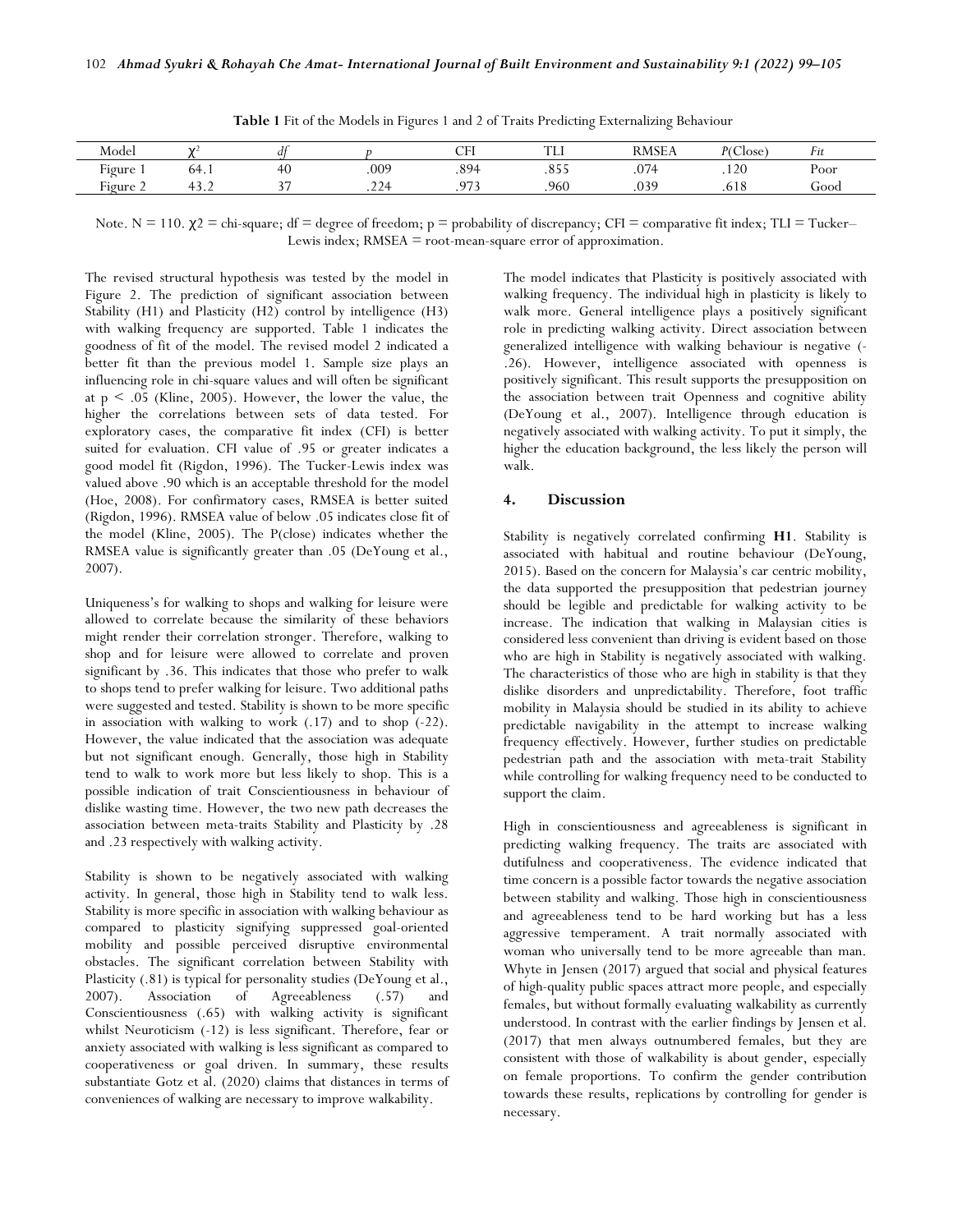

**Figure 2** Revised Stability, Plasticity, and g predict walking frequency. N= 110. All paths shown are significant at  $p < .05$ .  $g = General$ Intelligence. See Table 1 for model indices for fit.

Neuroticism is associated with prone to fear and anxiety. Neuroticism is less significant in association with walking indicating the supposition of unlikeliness of safety in influencing walking. Perceived fear is a possible contributing factor towards the experience of walking. However, the evidence we found suggested that the relationship between fear or anxiety towards walking frequency is less significant. Indication of association between health consciousness is also negatively correlated. Stability is normally associated to healthy behavior indicating the disassociation between being healthy and walking in perceive value.

As hypothesized in **H2**, Plasticity is shown to be positively associated. Plasticity is a meta-trait associated to the degree of explorational ability. Those high in plasticity are better at navigating complicated environmental settings. High correlation is typical because individuals high in both Extraversion and Openness appear to be strongly motivated to explore and approach (Depue & Collins, 1999; McCrae & Costa, 1997). However, high positive correlation with Plasticity and negative correlation with Stability can also suggest the level of perceived complexity of foot traffic mobility. There is also possible suppression of habitual preferences in mobility choice. The evidence suggested that individuals high in plasticity would find it easier to navigate or possibly the interest in novelty of experience in wandering around cities. In the matter of Plasticity, a walkable environment should cater to individuals who are low in Plasticity to support the concept of universal design. Certain disorders such as autism spectrum disorder (ASD) possess neurological disability to abstract out of complex pattern would find it difficult to navigate in an environment catered for those high in Plasticity (American Psychiatric Association, 2013).

Intelligence is negatively associated with walking behaviour confirming **H3**. However, intelligence covariate with openness which is the openness trait intellect indicate the significance of

cognitive ability in navigation. Education background is negatively associated to walking activity indicating that the possibility of suppression based on interest. The result suggested that intelligence in relation to navigate environment is significant in influencing walking frequency. This is related to Plasticity meta-trait ability in navigating complex situation. Direct correlation is negative supporting that academic achievement is negatively influencing walking activity. The higher the academic achievement, the less likely the person would walk. Further testing on the underlying variables of work positions and IQ is necessary.

According to Gehl's (2011) research in Life Between Buildings, urban design can either "integrate or segregate." The studies show that the presence of major streets can influence people's walking habits and social lives. Even in dense urban areas, traffic infrastructure can cause physical and social segregation, reducing accessibility between neighbourhoods. Jacobs (1961:348) statement clarifies the importance of walking in the cities as "consideration for pedestrians in the cities are inseparable from consideration for city diversity, vitality and concentration of use" and Speck (2012 :6) on "get walkability right and so much of the rest will follow". He posits General Theory for walkability into four main variables: useful walk, safe walk, comfortable walk, and interesting walk.

## **5. Conclusions**

The study indicated that personality could be used to predict walking behaviour in urban setting. This provides another boost in understanding the phenomena of walkable cities. Every person has different set of personality traits that can be generalized into Stability and Plasticity. The study highlights the necessity of the ability to navigate and the predictability of pedestrian journey in predicting pedestrian mobility. To manipulate the design of a city in catering to personality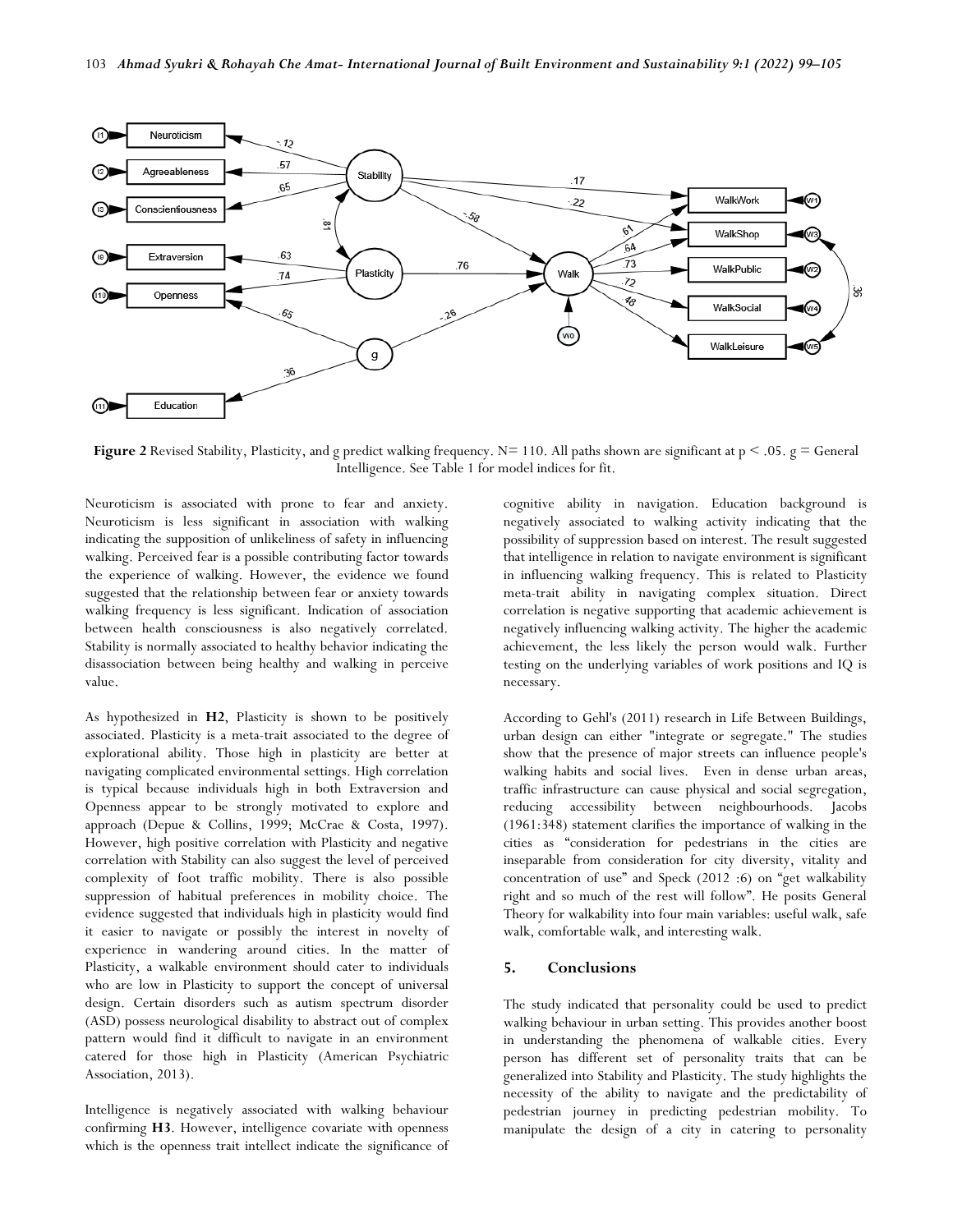differences, the study on cognitive navigability and predictability in design needs to be concentrated to maximize the utilization of urban design to achieve walkability. Although the factor size indicates that a large proportion of the phenomena of walking behaviour still unexplained, the predictability through personality can have practical utility in demographic studies to predict potential group walking behaviour.

#### **Limitations**

To validate these results, replication needs to be conducted with added constraints to the model. Sample sizes affect the correlation between personality even by personality study standard, hence the need to increase sample size for more accuracy. The addition of cognitive ability or IQ testing can help to clarify the association of walkability with general intelligence.

## **References**

Adkins, A., Dill, J., Luhr, G., & Neal, M. (2012). Unpacking Walkability: Testing the Influence of Urban Design Features on Perceptions of Walking Environment Attractiveness. *Journal of Urban Design*, 17(4): 499–510.

Allik, J., Realo, A., Mõttus, R., Pullmann, H., Trifonova, A., & McCrae, R. R. (2009). Personality traits of Russians from the observer's perspective. *European Journal of Personality*, 23: 567–588.

American Psychiatric Association. (2013). Autism spectrum disorders. In Diagnostic and statistical manual of mental disorders (5th ed.).

Bogg, T., & Roberts, B. W. (2004). Conscientiousness and healthrelated behaviors: A meta-analysis of the leading behavioral contributors to mortality. *Psychological Bulletin*, 130(6): 887–919.

Bleidorn, W., Schönbrodt, F., Gebauer, J. E., Rentfrow, P. J., Potter, J., & Gosling, S. D. (2016). To live among like-minded others: Exploring the links between person-city personality fit and self-esteem. *Psychological Science*, 27: 419–427.

Bueker, S., Ebert, T., Gotz, F.M., Entriger, T.M., and Luhmann, M. (2020). In a lonely place: Investigating regional differences in loneliness. *Social Psychological and Personality Science*.

Claris, S, Lueblceman, C, Scopelliti, D and Hargrave, J (2016). Cities Alive: Towards a Walking World. London: Arup

Costa, P. T., & McCrae, R. R. (1992). Normal Personality Assessment in Clinical Practice: The NEO Personality Inventory*. Psychological Assessment,* 4(1): 5–13.

Depue, R. A., & Collins, P. F. (1999). Neurobiology of the structure of personality: Dopamine, facilitation of incentive motivation, and extraversion. *Behavioral and Brain Sciences*, 22(3): 530–531.

DeYoung, C. G., Quilty, L. C., & Peterson, J. B. (2007). Between Facets and Domains: 10 Aspects of the Big Five. *Journal of Personality and Social Psychology*, 93(5): 880–896.

*Friedman, H. S. (2019). Neuroticism and health as individuals age. Personality Disorders: Theory, Research, and Treatment*, 10(1): 25–32.

Graziano, W.G and Eisenberg, N. (1997). Agreeableness: A Dimension of Personality. *Handbook of Personality Psychology*795–824. San Diego: Academic Press,

Gehl, J. (1971). Life between buildings: using public space. London: Island Press

Götz, F.M., Yoshino,S., Oshio, A. (2020). The association between walkability and personality: Evidence from a large socioecological study in Japan. *Journal of Environmental Psychology*, 69: 101438, ISSN 0272- 4944.

Hoe, S. L. (2008). Institutional Knowledge at Singapore Management University Issues and procedures in adopting structural equation modelling technique. 76–83.

Jacobs, J. (1961) The Death and Life of Great American Cities. New York: Random House.

Jensen, W.A., Stump, T.K., Brown, B.B., Werner, C.M and Smith, K.R (2017). Walkability, Complete Streets, and gender: Who benefit most? *Health Place*, 48: 80-89.

Jokela, M., Bleidorn, W., Lamb, M. E., Gosling, S. D., & Rentfrow, P. J. (2015). Geographically varying associations between personality and life satisfaction in the London metropolitan area. *Proceedings of the National Academy of Sciences*, 112: 725–730.

Jokela, M. (2020). Selective residential mobility and social influence in the emergence of neighborhood personality differences: Longitudinal data from Australia. *Journal of Research in Personality*, 86: 103953.

Kline, R. B. (2005*). Principles and practice of structural equation modelling.* New York: Guilford Press.

Laidra, K., Pullmann, H., & Allik, J. (2007). Personality and intelligence as predictors of academic achievement: A cross-sectional study from elementary to secondary school. *Personality and Individual Differences,* 42(3): 441–451.

Liu, D., & Campbell, W. K. (2017). The Big Five personality traits, Big Two meta traits and social media: A meta-analysis. *Journal of Research in Personality*, 70(August): 229–240.

Lynch, K. (1960). The Image of the city. London: The M.I.T Press

McCrae, R. R., & Costa, P. T. (1997). Personality Trait Structure as a Human Universal. *American Psychologist*, 52(5): 509–516.

Mesurado, B., Mateo, N. J., & Valencia, M. (2014). Extroversion: Nature, development and implications to psychological health and work life. *Psychology of Extraversion*, (October): 107–119.

Peterson, J. B., Smith, K. W., & Carson, S. (2002). Openness and extraversion are associated with reduced latent inhibition: Replication and commentary. *Personality and Individual Differences*, 33(7): 1137– 1147.

Peterson, J. B. (2012). Three forms of meaning and the management of complexity. *The Psychology of Meaning*., (January 2013): 17–48.

Rapoport, A. (2013). *Human aspects of urban form: Towards a manenvironment approach to urban form and design*. 3rd Edition. Oxford: Pergamon Oxford.